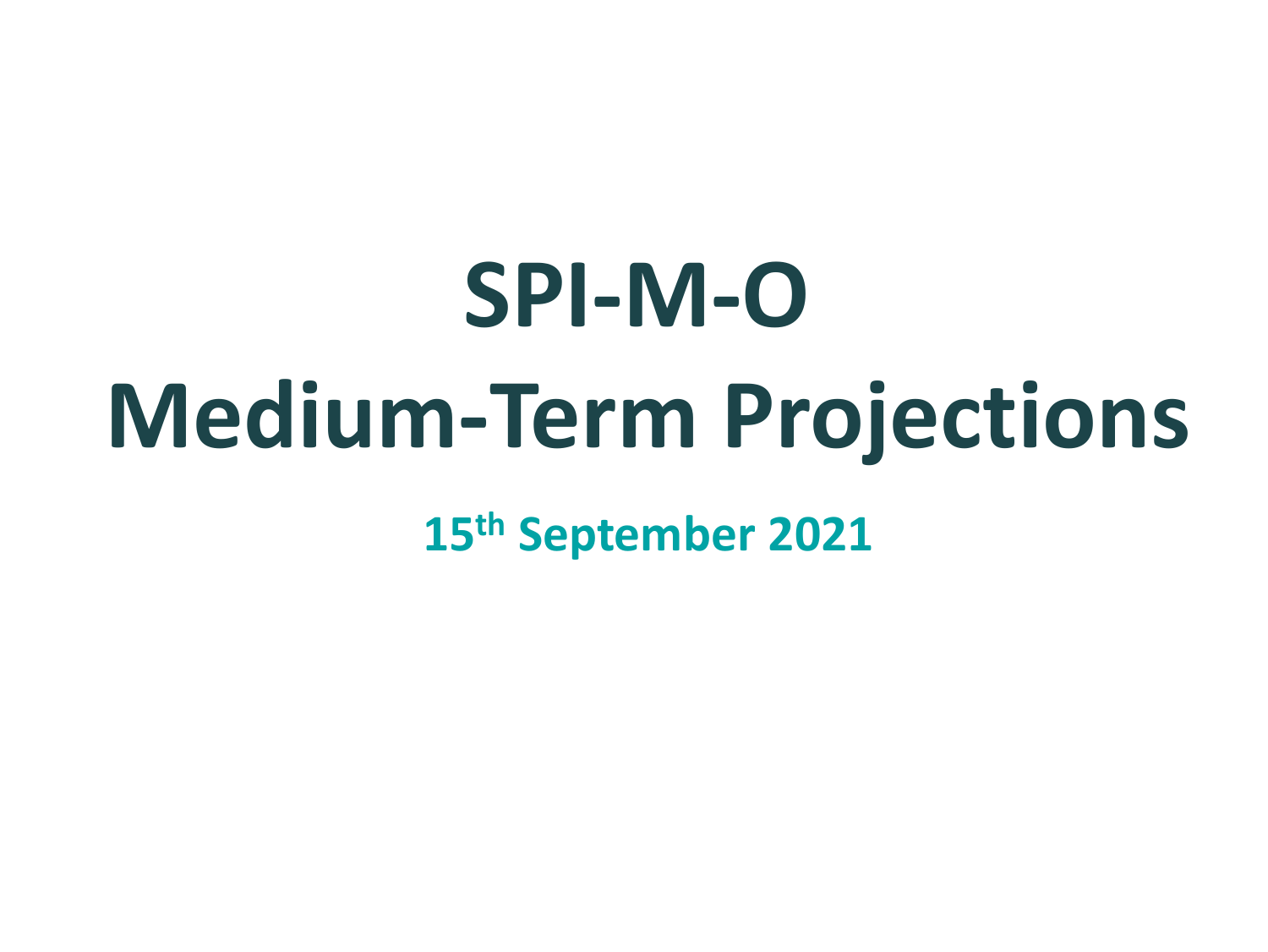## **SPI-M-O Medium-term Projections**

- These projections are not forecasts or predictions. They represent a scenario in which the trajectory of the epidemic **continues to follow the trends that were seen in the data up to 13th September.**
- The delay between infection, developing symptoms, the need for hospital care, and death means they cannot fully reflect the impact of policy and behavioural changes made in the two to three weeks prior to 13<sup>th</sup> September.
- **The projections do not include the effects of any future policy or behavioural changes.** The effect of school opening and closing has been included.
- **The projections include the impact of vaccines given over the next three weeks.** This has been based on a rollout scenario provided by Cabinet Office for modelling purposes. The rollout of these doses will have limited impact over this timescale, given lags between vaccination and protection, and between infection and hospital admission.
- The projections assume future uptake in the over 30-year olds is based on the number of vaccines given to date and future weekly uptake in those aged 30 and under is based on the number of first doses administered in the previous week.
- Modelling groups have used their expert judgement and evidence from Public Health [England](https://www.gov.uk/government/publications/covid-19-vaccine-surveillance-report), Scottish [Universities](https://papers.ssrn.com/sol3/papers.cfm?abstract_id=3789264) & Public Health [Scotland,](https://papers.ssrn.com/sol3/papers.cfm?abstract_id=3789264) and other published efficacy studies when making assumptions about vaccine effectiveness. A table summarising these assumptions is available in the annex.
- Not all modelling groups produce projections for both hospitalisations and deaths so there will be some differences between the models included in the combined projections for each metric.

#### **Metrics:**

- **New hospitalisations per day:** Number of individuals admitted with COVID-19 and inpatients newly diagnosed with COVID-19. Data definitions differ slightly across all four nations.
- **New deaths per day (by date of death):** The number of COVID-19 deaths within 28 days of a positive test. Data definitions differ slightly across all four nations.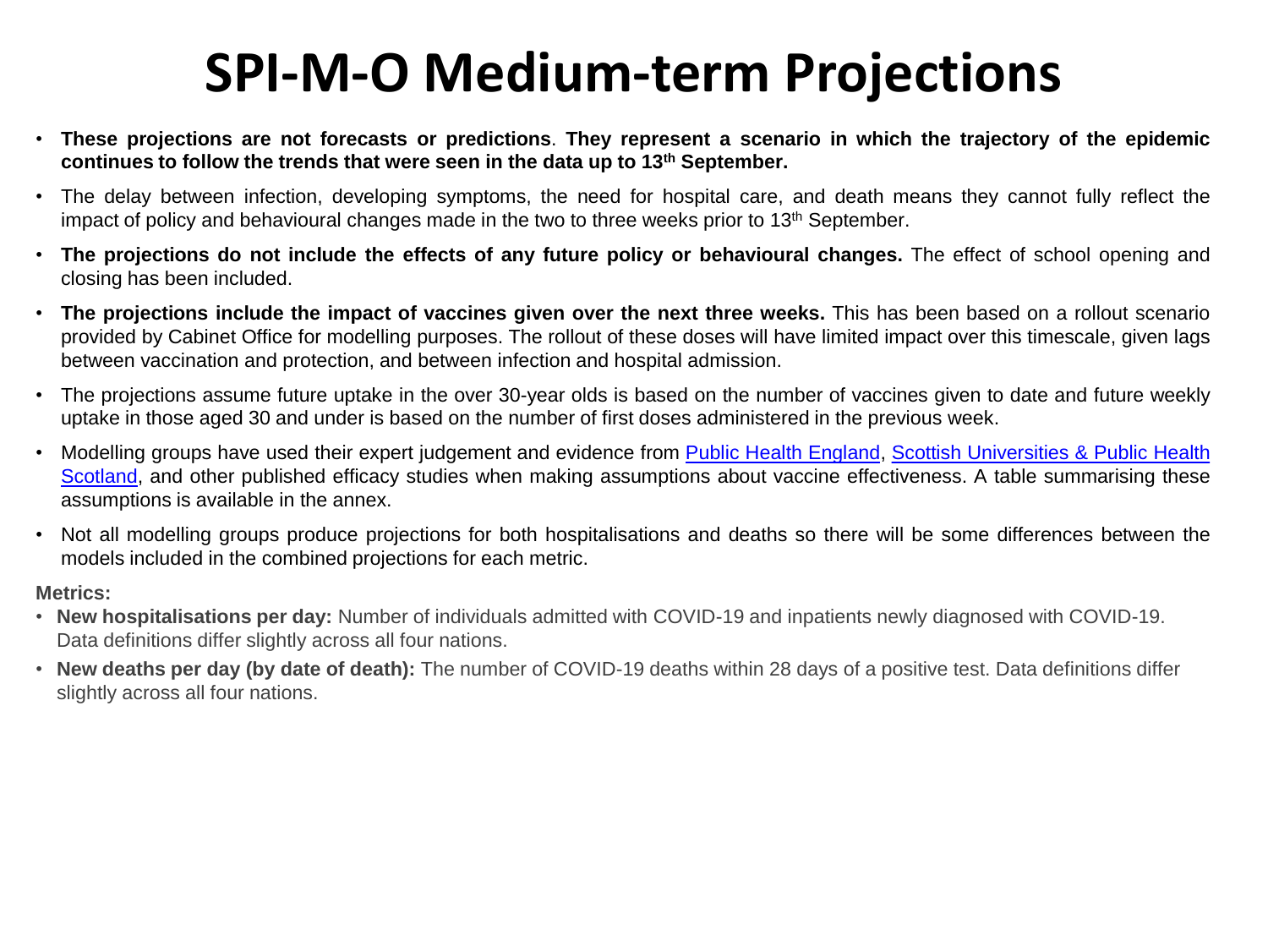Lighter shaded area is the 90% credible interval

 $29/0$ 

 $29/0s$ 

PAST

PAS

12/09

 $12/09$ 

Date

Tobay

Date

TODA<sup>\</sup>

 $19/05$ 

26/09

**FUTURE** 

 $26/09$ 

**FUTURE** 

 $02/10$ 

 $02/10$ 

### **New hospital admissions per day**

**These projections are based on current trends and will not fully reflect the impact of policy or behavioural changes over the past two to three weeks. They are not forecasts or predictions.**





The fan charts show the **90% credible interval and interquartile range** of the combined projections based on current trends.

The delay between infection, developing symptoms, the need for hospital care, and death means they cannot fully reflect the impact of policy or behavioural changes in the two to three weeks prior to 13<sup>th</sup> September. Predicting the peak of the epidemic in a particular nation or region is difficult and prone to large levels of uncertainty. **The projections do not include the effects of any future policy or behavioural changes**.

**These projections include the potential impact of vaccines to be given over the next three weeks.** This has been based on a rollout scenario provided by Cabinet Office for modelling purposes; with uptake in the over 30-year olds based on the number of vaccines given to date and future weekly uptake in those aged 30 and under based on the number of first doses administered in the previous week. These doses will have a limited impact over this timescale, given lags between vaccination and protection, and between infection and hospital admission.

#### **Data notes:**

England: Number of patients admitted with confirmed COVID-19 and the number of inpatients diagnosed with COVID-19 in the past 24 hours. Taken from NHSE COVID-19 Situation reports.

Wales: Number of patients admitted with confirmed COVID-19 and inpatients diagnosed with COVID-19. Provided by Public Health Wales.

Scotland: Number of patients who tested positive for COVID-19 in the 14 days prior to admission, on the day of admission, or during their stay in hospital. Readmissions within 14 days of a positive test are excluded. Provided by Public Health Scotland.

Northern Ireland: Number of patients admitted with confirmed COVID-19 and inpatients diagnosed with COVID-19. Provided by Health and Social Care Northern Ireland.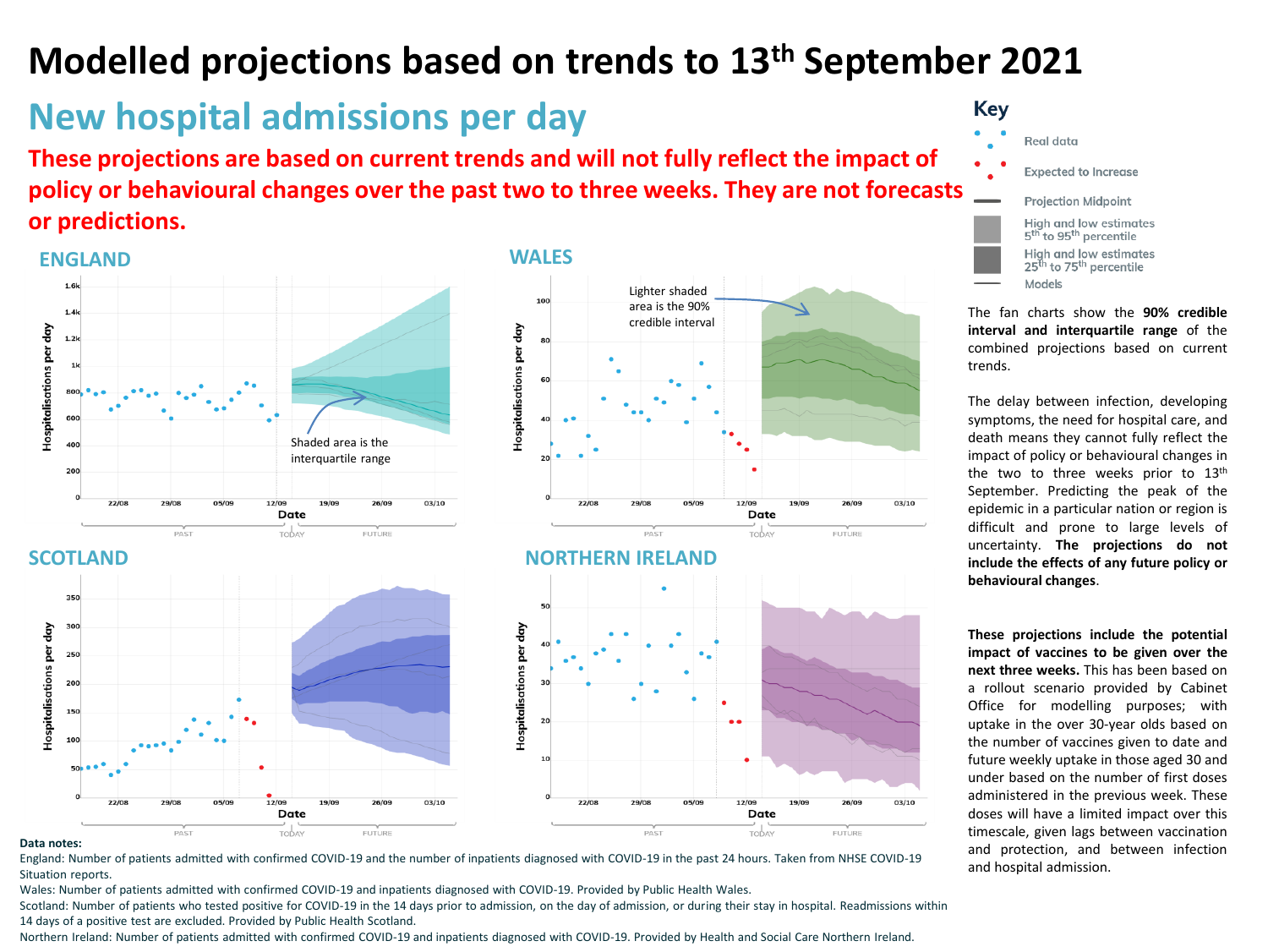### **New hospital admissions per day**

 $\ddot{\epsilon}$ 

**These projections are based on current trends and will not fully reflect the impact of policy or behavioural changes over the past two to three weeks. They are not forecasts or predictions.**









**SOUTH WEST**





Date

**Expected to Increase Projection Midpoint** High and low estimates 5<sup>th</sup> to 95<sup>th</sup> percentile High and low estimates 25<sup>th</sup> to 75<sup>th</sup> percentile

The fan charts show the **90% credible interval and interquartile range** of the combined projections based on current

The delay between infection, developing symptoms, the need for hospital care, and death means they cannot fully reflect the impact of policy or behavioural changes in the two to three weeks prior to 13<sup>th</sup> September. Predicting the peak of the epidemic in a particular nation or region is difficult and prone to large levels of uncertainty. **The projections do not include the effects of any future policy or behavioural changes**.

**These projections include the potential impact of vaccines to be given over the next three weeks.** This has been based on a rollout scenario provided by Cabinet Office for modelling purposes; with uptake in the over 30-year olds based on the number of vaccines given to date and future weekly uptake in those aged 30 and under based on the number of first doses administered in the previous week. These doses will have a limited impact over this timescale, given lags between vaccination and protection, and between infection and hospital admission.

#### **Data notes:**

England: Number of patients admitted with confirmed COVID-19 and the number of inpatients diagnosed with COVID-19 in the past 24 hours. The past data is taken from the NHS England COVID-19 Sitreps.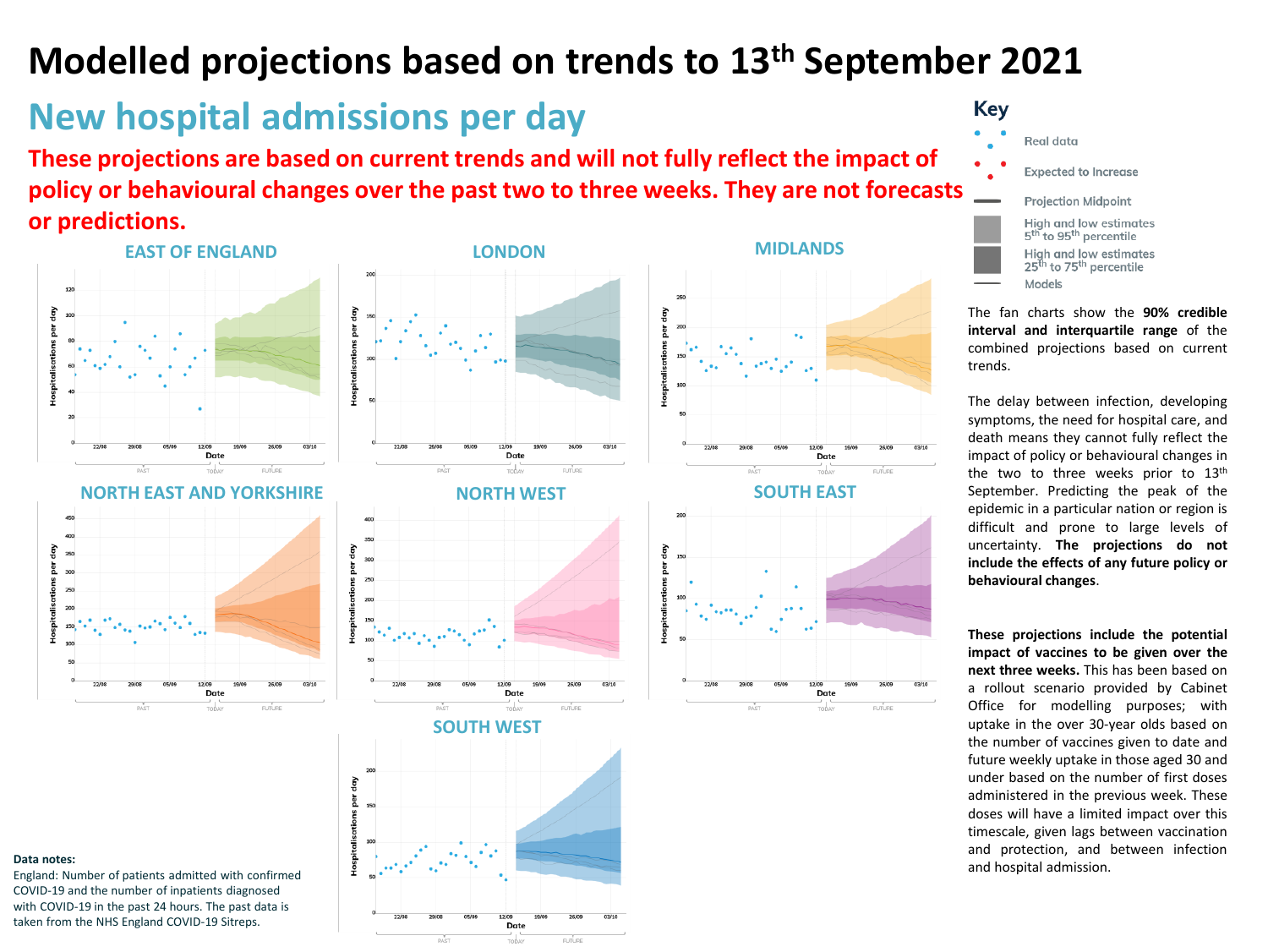### **New deaths per day**

**These projections are based on current trends and will not fully reflect the impact of policy or behavioural changes over the past two to three weeks. They are not forecasts or predictions.**

#### **ENGLAND**  $140$ 120 Number of deaths per day 60  $40$  $20$  $22/08$ 12/09 29/08 Date Toba) PAST **FUTURE SCOTLAND** 40 Number of deaths per day  $35$  $\overline{30}$  $25$  $20$ 15  $10$





The fan charts show the **90% credible interval and interquartile range** of the combined projections based on current trends.

The delay between infection, developing symptoms, the need for hospital care, and death means they cannot fully reflect the impact of policy or behavioural changes in the two to three weeks prior to 13<sup>th</sup> September. Predicting the peak of the epidemic in a particular nation or region is difficult and prone to large levels of uncertainty. **The projections do not include the effects of any future policy or behavioural changes**.

**These projections include the potential impact of vaccines to be given over the next three weeks.** This has been based on a rollout scenario provided by Cabinet Office for modelling purposes; with uptake in the over 30-year olds based on the number of vaccines given to date and future weekly uptake in those aged 30 and under based on the number of first doses administered in the previous week. These doses will have a limited impact over this timescale, given lags between vaccination and protection, and between infection and hospital admission.

#### **Data Notes**:

 $22/01$ 

The number of COVID-19 deaths (by date of death) within 28 days of a positive test.

PAST

Date

TODAY

The past data for England is taken from the PHE line list of deaths. The past data for Scotland, Wales, and Northern Ireland is taken from the Coronavirus (COVID-19) in the UK dashboard on Gov.uk.

26/09

**FUTURE** 

 $03/10$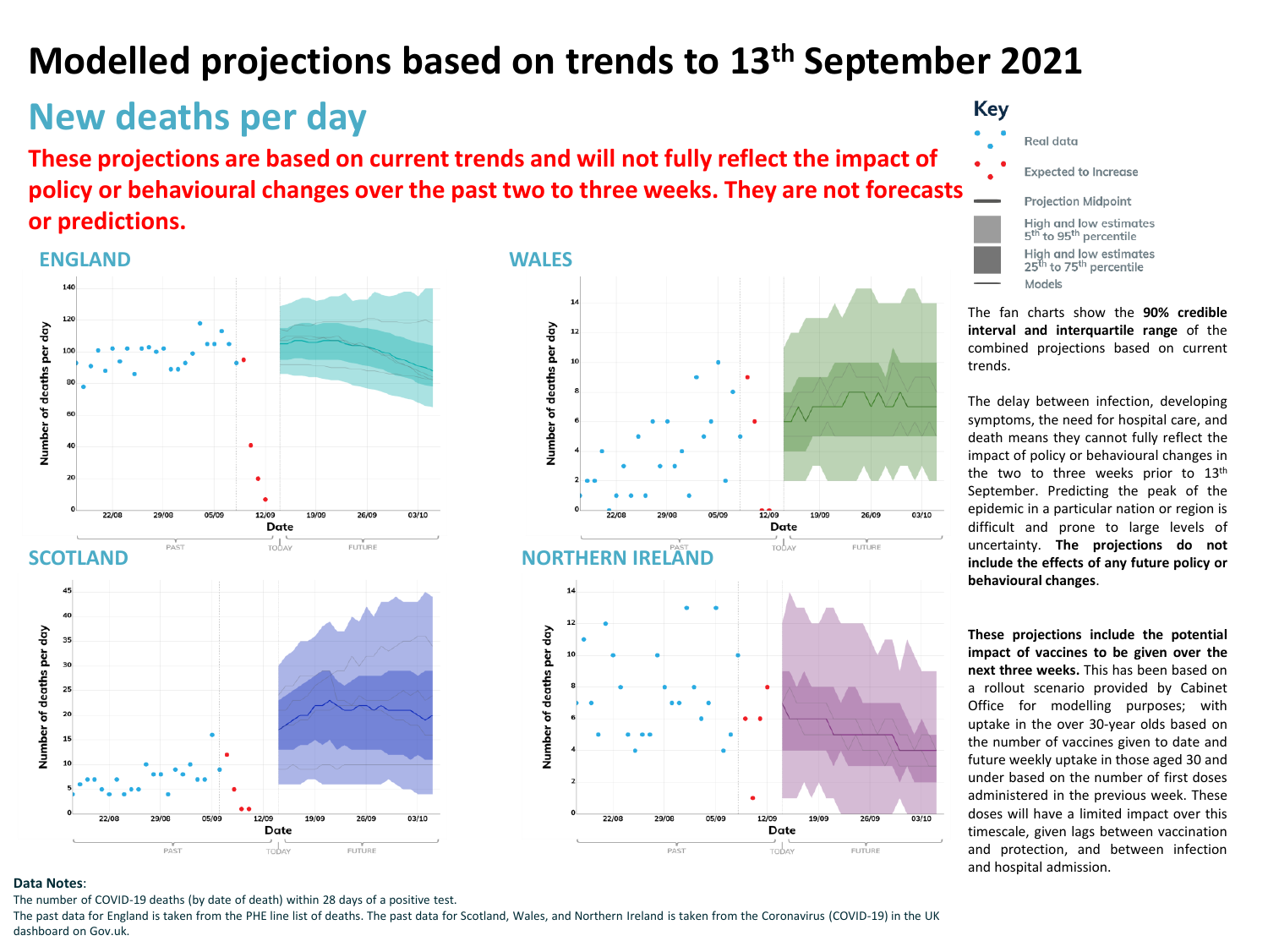### **New deaths per day**

**These projections are based on current trends and will not fully reflect the impact of policy or behavioural changes over the past two to three weeks. They are not forecasts or predictions.**





The number of COVID-19 deaths (by date of death) within 28 days of a positive test. The past data for England is taken from the PHE line list of deaths.





The fan charts show the **90% credible interval and interquartile range** of the combined projections based on current trends.

The delay between infection, developing symptoms, the need for hospital care, and death means they cannot fully reflect the impact of policy or behavioural changes in the two to three weeks prior to 13<sup>th</sup> September. Predicting the peak of the epidemic in a particular nation or region is difficult and prone to large levels of uncertainty. **The projections do not include the effects of any future policy or behavioural changes**.

**These projections include the potential impact of vaccines to be given over the next three weeks.** This has been based on a rollout scenario provided by Cabinet Office for modelling purposes; with uptake in the over 30-year olds based on the number of vaccines given to date and future weekly uptake in those aged 30 and under based on the number of first doses administered in the previous week. These doses will have a limited impact over this timescale, given lags between vaccination and protection, and between infection and hospital admission.